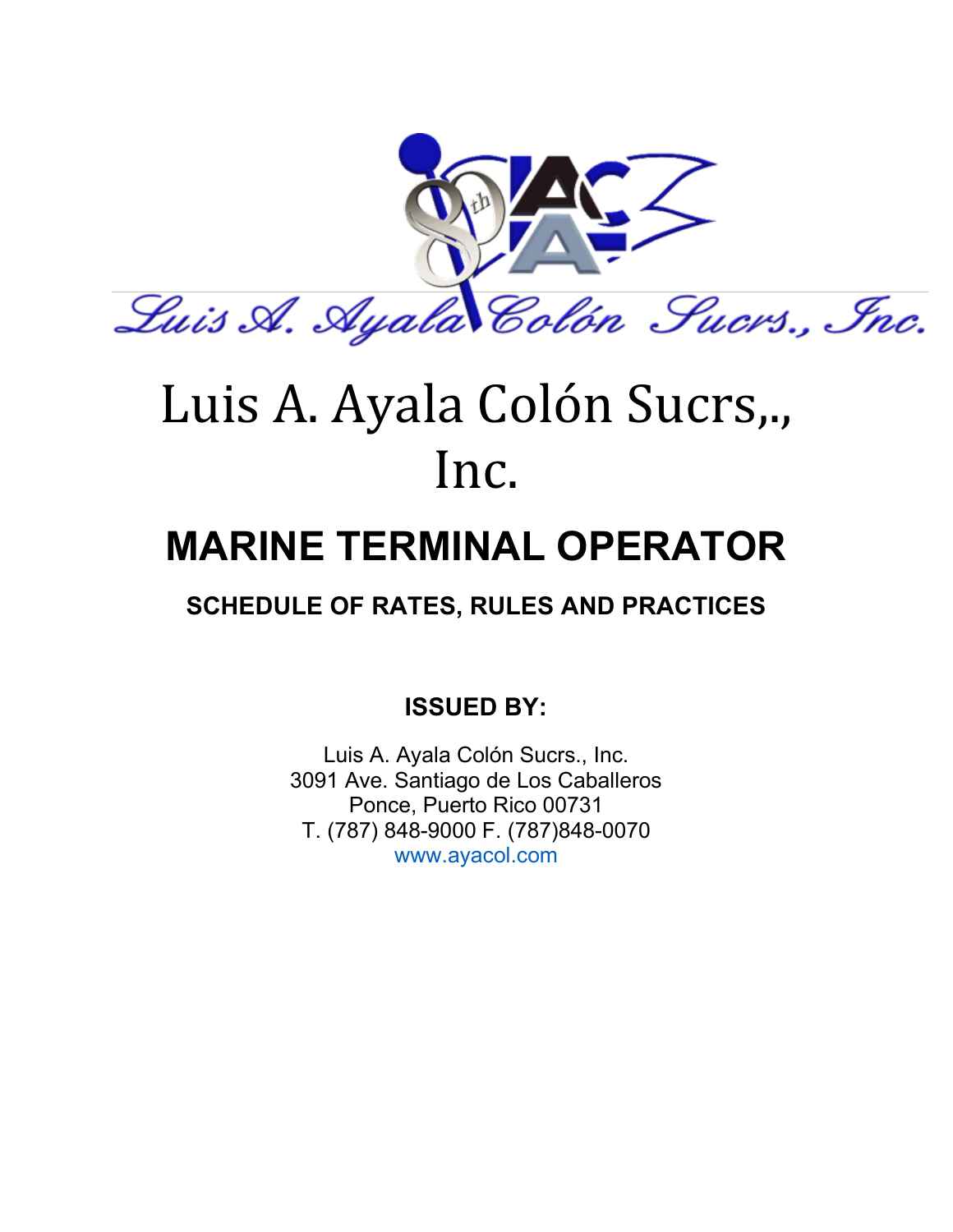Issued: June 6, 2022

Effective: July 11, 2022

Rules

## **TABLE OF CONTENTS:**

- 1. Basic Agreement
- 2. Definitions
- 3. General
	- ITEM 10 Application of Rates
	- ITEM 20 Dangerous and Hazardous Cargo
	- ITEM 30 Insurance
	- ITEM 40 Manifest of Cargo
	- ITEM 50 Payment of Rates and Charges
	- ITEM 60 Removal of Refused Materials
	- ITEM 70 Services
	- ITEM 80 Operators Lien
	- ITEM 90 Liberties and Performance
	- ITEM 100 Exceptions from Performance
	- ITEM 110 Customer's Description and Tender of Goods
	- ITEM 120 Loss or Damage to Goods (Clause Paramount)
	- ITEM 130 Uncontrollable Causes of Loss / Damage
	- ITEM 140 No Consequential Damages
	- ITEM 150 Loss / Damage Claims
	- ITEM 160 Duty to Accept Goods
	- ITEM 170 Refused / Abandoned Goods
	- ITEM 180 Assumption of Risk and Indemnity
	- ITEM 190 Schedule Availability
	- ITEM 200 Free Time Periods
	- ITEM 210 Rights Reserved to the Operator
	- ITEM 220 Operating Hours
	- ITEM 230 Law Venue and Legal Fees
	- ITEM 240 Demurrage Charges / Service Charges
	- ITEM 250 Storm Protection and Recovery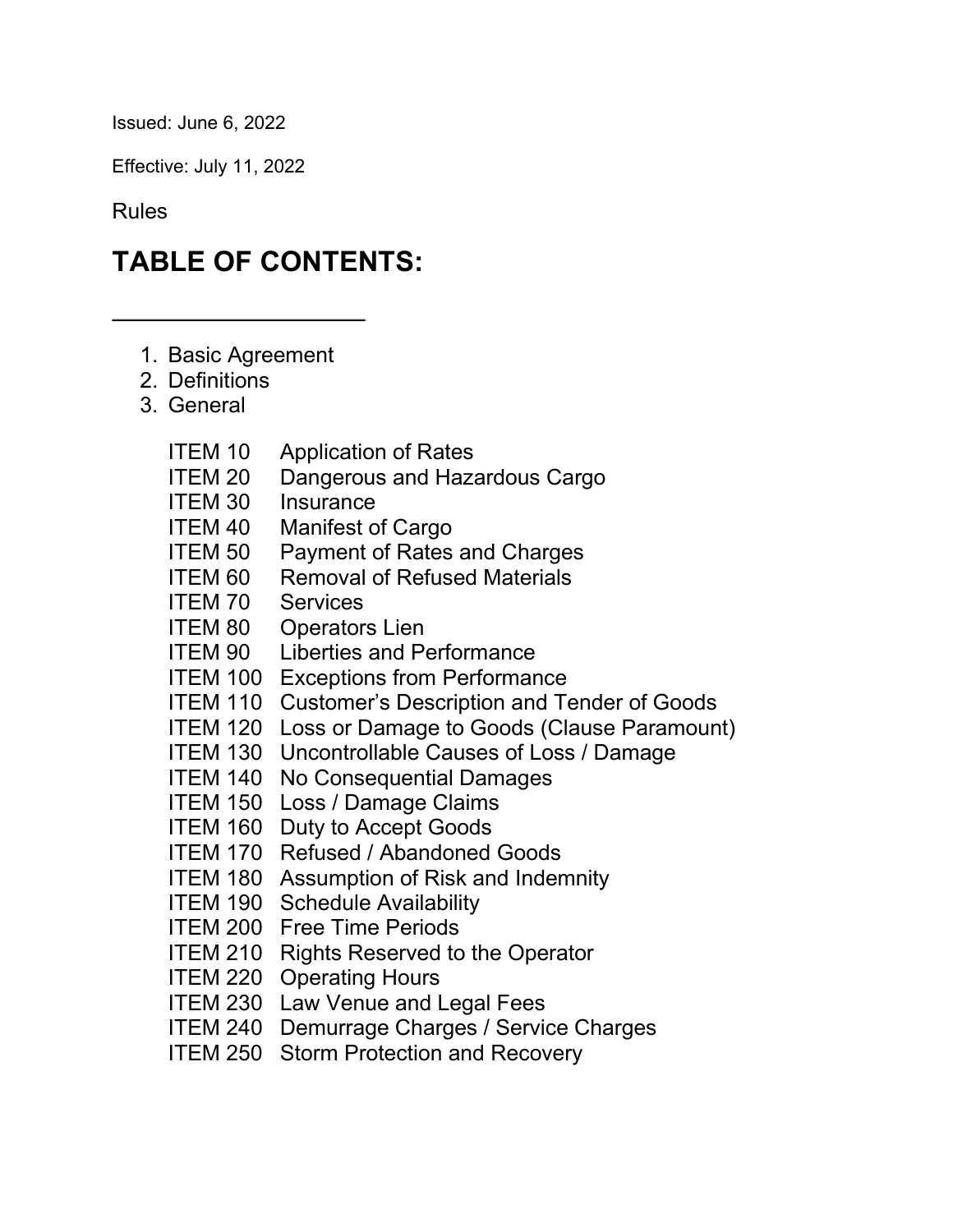#### **1. Basic Agreement**

This Schedule sets forth the rates, regulations and practices, and contractual terms and conditions, which shall apply whenever a Customer request is provided with and/or receives any access to and/or use of a terminal facility and/or terminal service of Operator whatsoever, as such terms are defined below, including any providing of, access to and/or use of any personnel, labor, services, materials, supplies, tools, equipment, personal property or real property at and/or associated with a terminal facility of Operator and whether provided at such a terminal facility or elsewhere.

This Schedule is published and made available to the public pursuant to the United States Shipping Act, as amended, 46 U.S.C. § 40501(f), and 46 CFR Part 525, and shall at all times be legally enforceable as an implied contract between Customer and Operator. All references to a tariff, schedule, service directory, service guide, etc. of Operator shall be deemed to refer to this Schedule and the rates, regulations and practices, and contractual terms and conditions, set forth herein. This Schedule may be changed by Operator from time to time without notice. The current version of this Schedule is available at the terminal facility main office and on the internet at the address: www.ayacol.com

#### **2. Definitions**

1) **"Operator"** or "Terminal Operator" means Luis A. Ayala Colón Sucrs., Inc.

2) **"Cargo"** means, except where specified otherwise by a lease or written agreement, with respect to containerized cargo, the contents of the containers and the container itself, whether loaded or empty and all types of break bulk cargo.

3) **"Bulk cargo"** means cargo that is loaded and carried in bulk without mark or count, in a loose unpackaged form, having homogenous characteristics.

4) **"Container"** means all standard, permanent type containers 20' and over for the movement of cargo as a unit. All other containers will be considered as general cargo and subject to terms and conditions afforded to general cargo.

5) **"Free Time"** means a specified period during which cargo may occupy space on the terminal free of demurrage and/or storage charges, immediately prior to loading or subsequent to discharge of such cargo on or off a vessel.

6) **"Legal Holiday"** means and includes the following:

a. January 1 - New Year's Day

- b. January 6 Three King's Day
- c. Dr. Martin Luther King Day
- d. February Presidents Day
- f. March 17 Thomas Gleason Day (St. Patrick Day)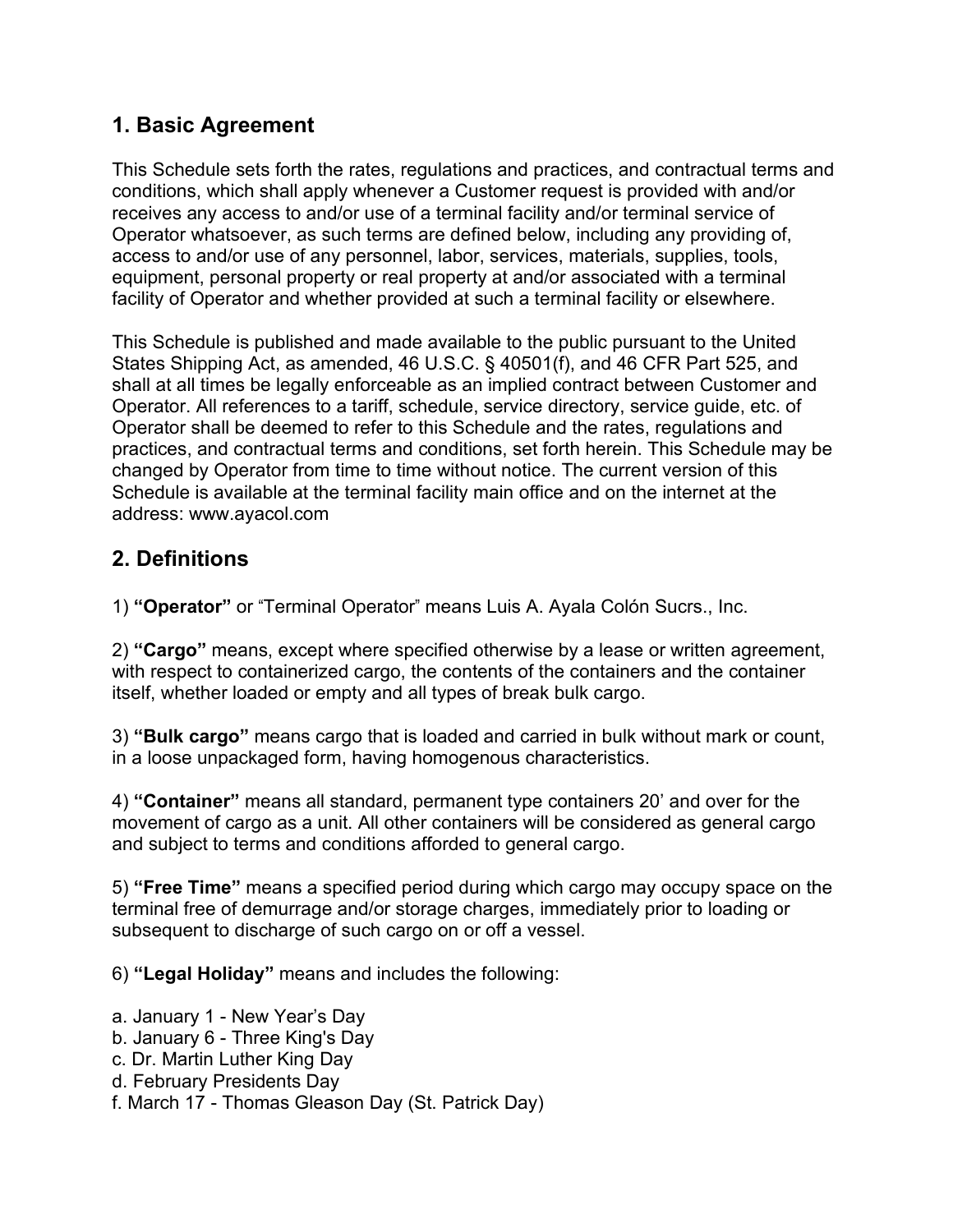g. Good Friday h. March 22 – Emancipation Day i. Memorial Day j. July 4 - Independence Day k. July 25 - Constitution Day l. September Labor Day m. Columbus Day n. November Election Day (date defined by Government) o. November Veterans' Day p. November 19 - Discovery of Puerto Rico Day q. November Thanksgiving Day r. December 24 - Longshoreman's Day s. December 25 - Christmas Day t. (or any other day authorized. When holidays fall on Sunday they are observed on Monday).

7**) "Points of rest"** means the area on the Terminal premises where cargo ordinarily would be deposited when received, subject to non-interference with Terminal operations. The actual point at which the cargo is place. All cargo must be placed at the designated point of rest.

8) **"Terminal"** means Terminal services includes checking, dockage, free time, handling, heavy lift, loading and unloading, terminal storage, usage, wharfage, and wharf demurrage, as defined herein, as well as any other providing of, use of and/or access to a terminal facility whatsoever, including any providing of, use of and/or access to personnel, labor, services, materials, supplies, tools, equipment, personal property and real property at and/or associated with such terminal facility, and whether provided at such terminal facility or elsewhere.

9) **"Terminal services"** includes checking, dockage, free time, handling, heavy lift, loading and unloading, terminal storage, usage, wharfage, and wharf demurrage, as defined herein, as well as any other providing of, use of and/or access to a terminal facility whatsoever, including any providing of, use of and/or access to personnel, labor, services, materials, supplies, tools, equipment, personal property and real property at and/or associated with such terminal facility, and whether provided at such terminal facility or elsewhere.

10) **"Terminal storage"** means the service of providing warehouse or other terminal facilities for the storage of inbound or outbound cargo after the expiration of free time, including wharf storage, shipside storage, closed or covered storage, open or ground storage, bonded storage and refrigerated storage.

11) **"Ton"** means 2,000 pounds unless otherwise specified.

12) **"Vessel"** means a floating craft of every description.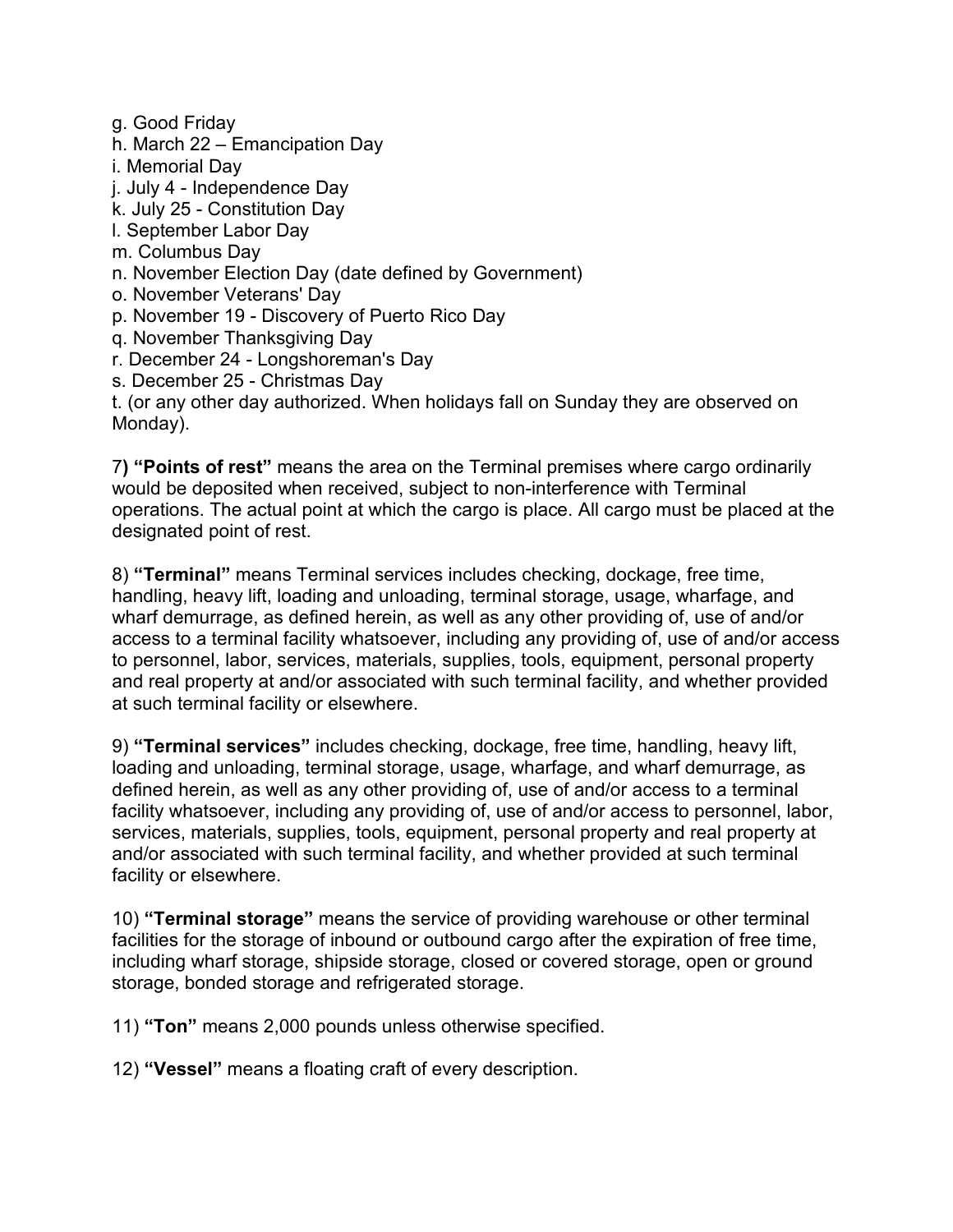13) **"Hazardous goods"** or **"HAZMAT"** means any goods which have any hazardous, dangerous, explosive, flammable, poisonous, infectious, noxious, spontaneously combustible, radioactive, corrosive or oxidizing character or effect whatsoever, including without limitation any material or substance listed on the U.S. federal Hazardous Material Table (49 C.F.R. §172.101), as amended, or otherwise identified by any HazMat law as being a marine or other pollutant, an explosive, a dangerous or hazardous material, or a hazardous waste.

The term "HazMat laws" refers to any international, federal, state, provincial, local, tribal or other treaty, law, statute, regulation, rule or ordinance relative to the transportation of hazardous goods.

#### **1. General Rules**

#### **ITEM 10: APPLICATION OF RATES**

The rates, charges, rules and regulations named in this tariff for services and facilities, shall be applicable on and after the date of publication of this Schedule, or effective date of supplements, or reissues.

#### **ITEM 20: DANGEROUS AND HAZARDOUS CARGO**

The ocean carrier transporting dangerous or hazardous goods, or its agent must present a permit from proper authorities and receive permission from the Operator, before such cargo is received or transferred on the Terminal.

#### **ITEM 30: INSURANCE**

The charges provided in this tariff do not include insurance of any character whatsoever. Operator does not provide any insurance whatsoever for the benefit of Customer, nor any insurance whatsoever covering Customer's goods, property or personnel.

#### **ITEM 40: MANIFEST OF CARGO**

The ocean carrier or its agent shall, upon demand, before departure of the vessel show the Operator the enrollment or license of the vessel showing tonnage and furnish a copy of the manifest of cargo discharged. Manifests or summaries of all cargo loaded or discharged at the Terminal shall be furnished to the Operator by the vessel's owner or its agent within twenty-one (21) calendar days of sailing. The right is reserved to audit all manifests and use such audits as basis for charges.

#### **ITEM 50: PAYMENT OF RATES AND CHARGES**

Customer shall pay for terminal services upon the rates and charges on Operator's written quotation or other document, which quotation or other document from Operator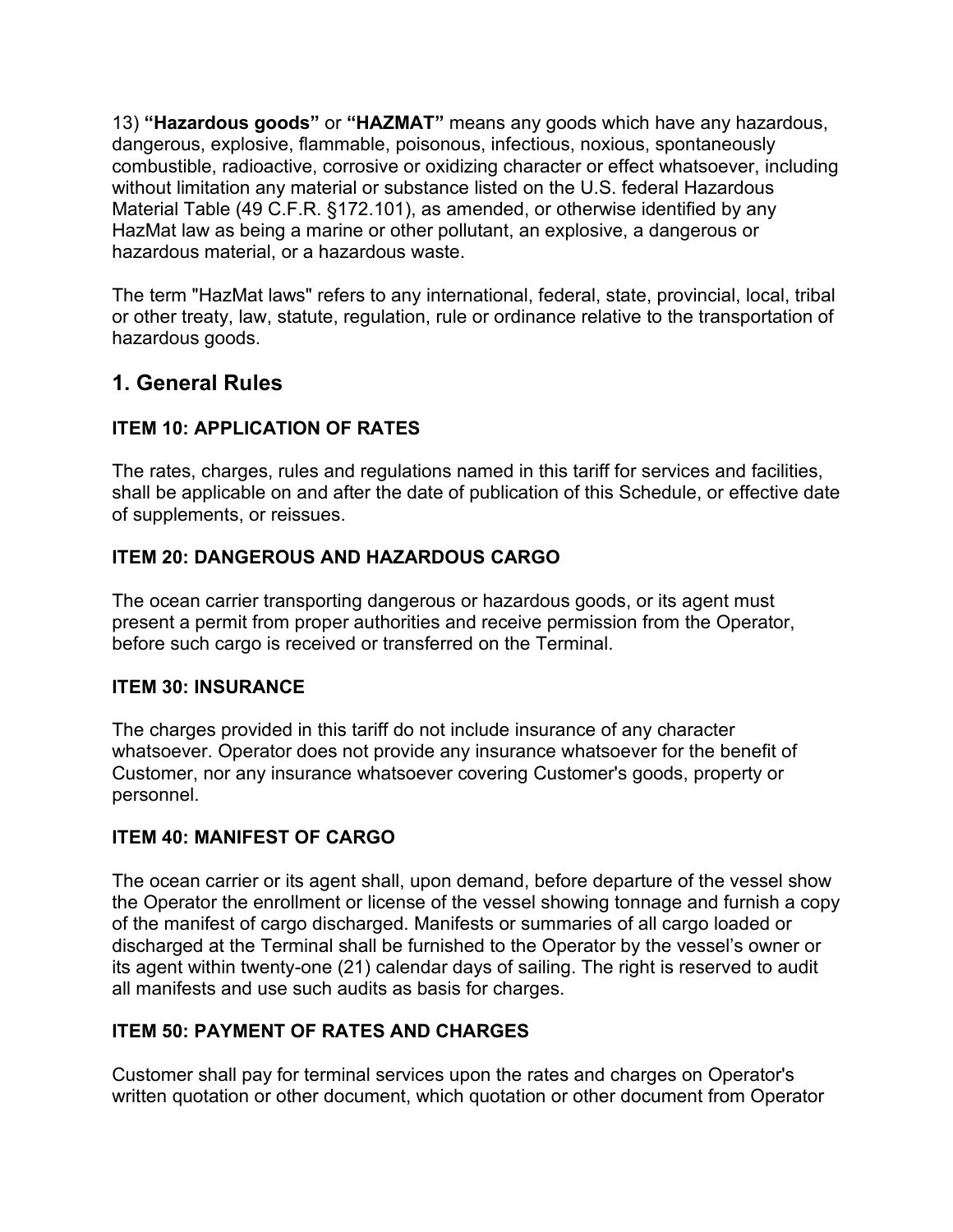shall be deemed accepted by Customer upon commencement of any performance by either party, including without limitation any access to and/or use of the terminal facility and/or terminal services of Operator whatsoever by or on behalf of Customer. Upon any such acceptance, Operator's written quotation or other document shall be deemed fully incorporated herein and binding upon the parties. If no rate or charge was quoted or otherwise identified to Customer for a particular terminal service, the applicable rate/charge shall be Operator's standard rate/charge therefor, which standard rate/charge shall be provided to Customer upon request.

Customer shall also be responsible for paying/reimbursing Operator for any advances made respecting the goods, expenses incurred due to any act, omission and/or failure to perform by or on behalf of Customer, and expenses incurred with respect to the goods resulting in whole or part from any unforeseen or extraordinary circumstance.

a. All charges published in this schedule shall be due and payable upon presentation of an invoice, expect as otherwise specified.

b. All minimum charges accrue to the account of the Operator.

c. Any party or business entity doing business under this schedule may apply for credit. Credit, which is extended at the sole discretion of the Operator, requires payment within 15 days of the date of invoice.

d. All payments shall be made in U.S. currency without deduction or offset; in no event may amounts due Operator hereunder be withheld to offset any claim of Customer against Operator.

e. Questions regarding the validity of any invoice from Operator must be submitted to Operator in writing within ten (10) days of presentation, failing which such invoice shall be deemed accurate, valid and accepted by Customer.

f. Failure to pay credit accounts within 15 days shall result in cancellation of credit privileges and re- establishment of cash terms.

g. Past due accounts shall be subject to a 15 percent surcharge, and all costs, expenses, collection agents, and attorneys' fees related to collection of such accounts.

h. Agents or representatives will be held fully responsible for all charges attributable to their actions on behalf of their principles in arranging services, facilities, equipment or other chargeable items, in accord with the rates therefore published in this tariff.

#### **ITEM 60: REMOVAL OF REFUSED MATERIALS**

Rubbish, refuse or other materials must upon demand be removed from the Terminal and other areas within the confines of the Terminal by the person or persons placing it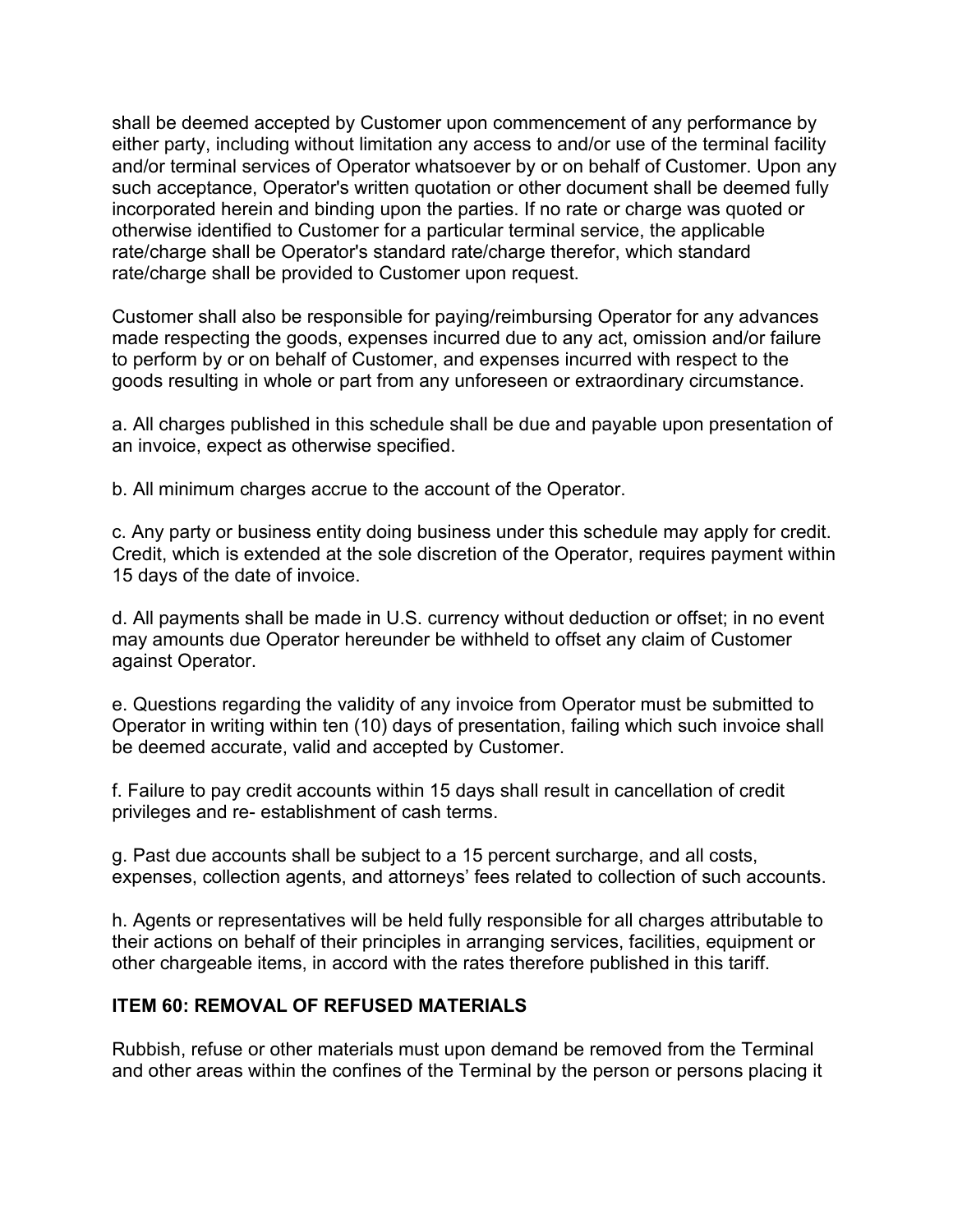there; otherwise, it will be removed at the expense of the party responsible. No rubbish or materials of any kind shall be dumped overboard vessel from vessels or wharves.

#### **ITEM 70: SERVICES**

Services are provided as a Terminal in conjunction with vessel being loaded and discharged at the San Juan Terminals, use of which is subject to terms and conditions and tariff of the Puerto Rico Ports Authority. And as Terminal for storage of empty and full containers and equipment entering and leaving the gate to and from Customers like shipping companies, exporters and importers or other shipping agents not connected with any operation at San Juan Terminals.

#### **SERVICES PROVIDED WILL BE AS FOLLOWING:**

- 1. Controlling through interchange receipt arriving and departing equipment and conditions of same.
- 2. Storing of empty and full containers.
- 3. Storing of empty and full trailers.
- 4. Lifting onto and off chassis containers of any standard size full or empty.

#### **ITEM #80: OPERATOR'S LIEN**

Customer grants Operator a lien on the goods while in the possession of Operator and a lien against any vessel, container, chassis, etc. respecting such goods to provide security for the payment of amounts due to the Operator hereunder. As additional security for said amounts due Operator, Customer grants Operator a

consensual lien on all other goods, cargo and personal property of Customer subsequently in Operator's possession. Operator may assert its lien rights at any time, and in furtherance thereof may hold and/or store such goods, cargo and personal property until payment is received and/or sell such goods, cargo and personal property publicly or privately; in the event of sale, proceeds shall first be applied to sale costs, then to amounts due Operator, with the balance, if any, to be remitted to Customer.

#### **ITEM #90: LIBERTIES AND PERFORMANCE**

Operator shall perform services hereunder with due diligence but does not guaranty any particular speed or starting or completion dates or times. Operator shall have liberty with respect to selection of equipment, procedures and methods utilized for its performance, except to the extent such matters have been specifically agreed otherwise. Operator reserves the right to control and perform all weighing, sampling, measuring, loading, handling and discharging of goods at the terminal facility, but shall not be obligated to receive, handle or deliver goods unless and until all proper documentation has been presented. Operator may, at its option and without notice, refuse, reject, move within and/or remove from the terminal facility any goods which it believes may present a risk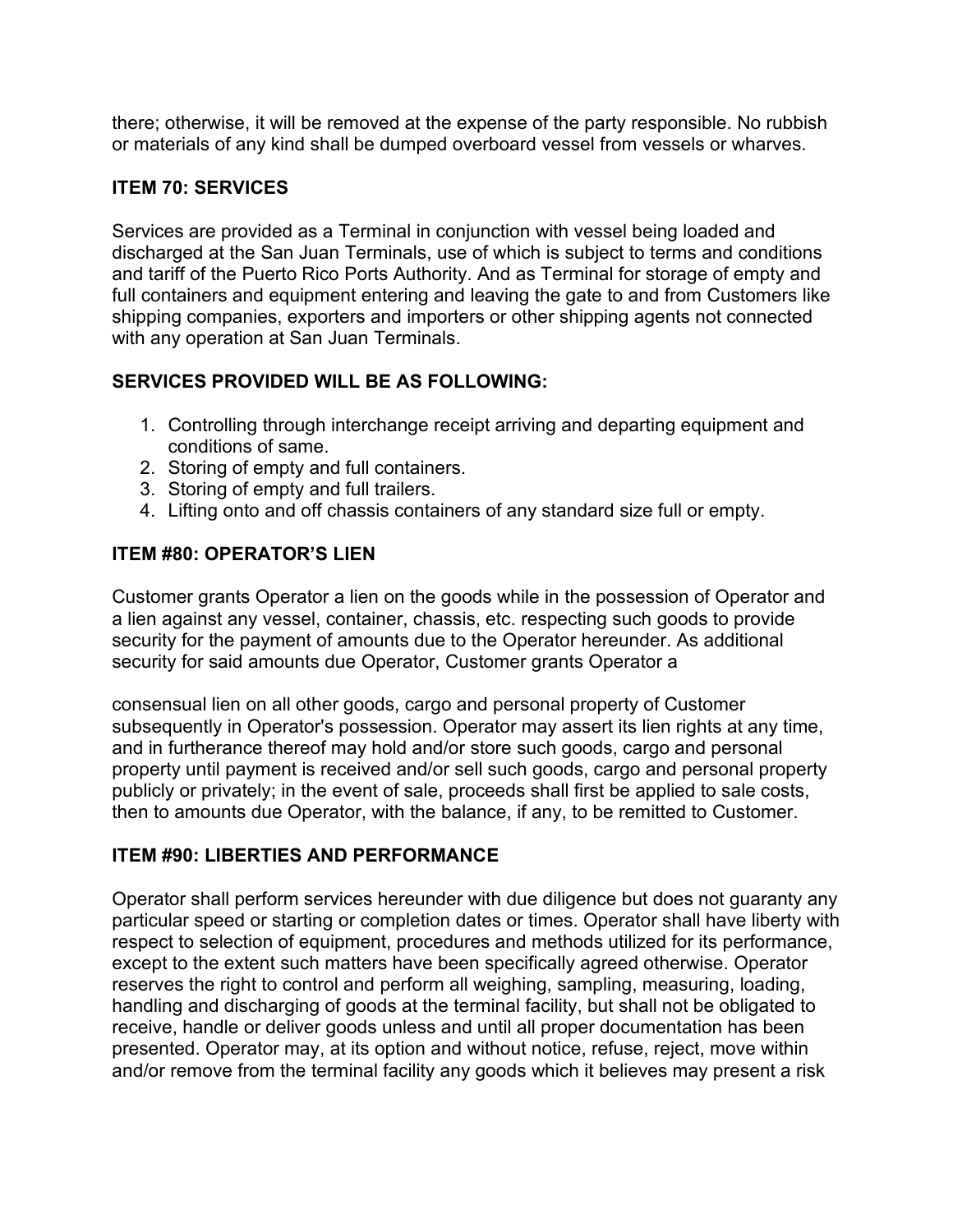to persons or property, at Operator's sole discretion and Customer's sole risk and expense.

#### **ITEM #100: EXEPTIONS FROM PERFORMANCE**

Operator shall not be responsible for any delay or failure to perform resulting from any cause which is beyond Operator's reasonable ability to control and/or which arises without the actual fault and privity of Operator, including without limitation any delay and/or failure to perform caused by any one or more of the following: act of God; weather conditions; fire; war; act of public enemies; terrorism; arrest or restraint of princes, rulers or people; seizure under legal process; quarantine restrictions; act or omission of Customer or its agent or representative; strike, lockout, stoppage or restraint of labor from whatever cause and whether partial or general; riot or other civil commotion; insufficiency or inadequacy of markings applicable to the goods; and/or terminal congestion.

#### **ITEM #110: CUSTOMER'S DESCRIPTION AND TENDER OF GOODS**

Customer shall be solely responsible for providing Operator with, and hereby warrants the completeness and accuracy of, all information, descriptions, particulars and instructions relating to the goods, including as to their nature, characteristics, markings, number, count, weight, dimensions, volume and quantity, as well as any special instructions or conditions applicable to the goods, their handling and/or transportation, upon all of which Operator shall be entitled to rely. Customer shall be responsible for and agrees to indemnify and hold Operator harmless (including legal fees and costs) from and against, any loss, damage, expense, claim, liability, suit, fine and/or penalty resulting from any false, inaccurate and/or incomplete information, descriptions, particulars and/or instructions respecting the goods. Customer shall tender goods to Operator at the date, time and place agreed by Operator in good order, count and condition, and packaged, protected, packed and stowed sufficiently to withstand the contemplated terminal services, handling and subsequent transportation, including by vessel, rail car, motor vehicle and/or airplane, as applicable.

#### **ITEM #120: LOSS OR DAMAGE TO GOODS (CLAUSE PARAMOUNT)**

The United States Carriage of Goods by Sea Act (46 U.S.C. §1300 et seq.) is fully incorporated into this Schedule and shall be applicable at all times the goods are, or are deemed, in the care, custody and/or control of Operator. Operator shall not be liable for any loss/damage to or in connection with the goods in an

amount exceeding \$500 U.S. per package (as defined in section 3, above), or in the event of goods not in such packages per customary freight unit, unless a higher value for the goods has been declared in writing to Operator prior to the commencement of any terminal services whatsoever and Customer has paid increased rates/charges resulting from such declaration of higher value. Operator shall not be responsible in any event for any loss/damage to or in connection with the goods if the nature or value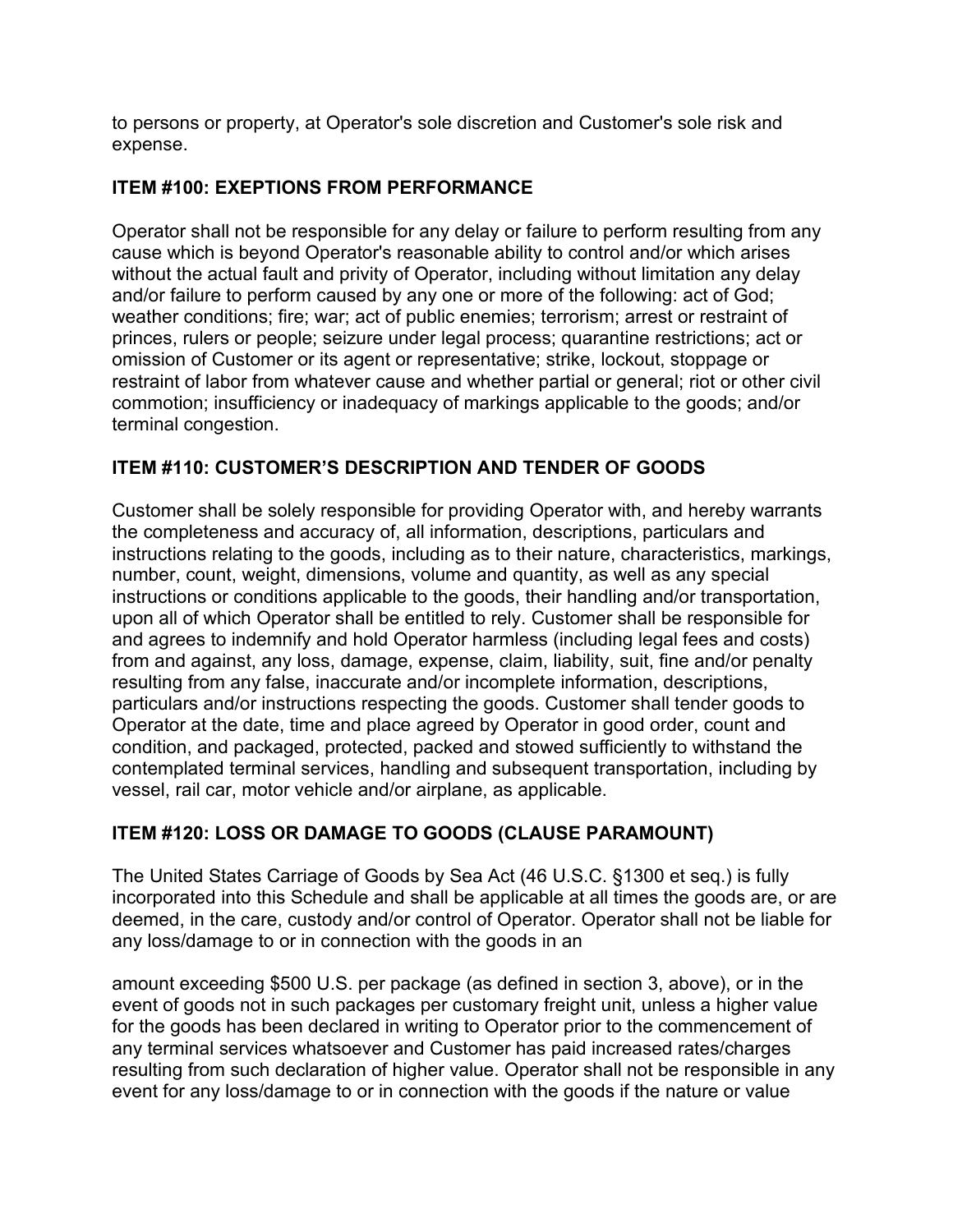thereof has been knowingly and fraudulently misstated. Operator shall not be liable to Customer or any other respecting the goods except as set forth in this section, whether for loss, damage, delay, shortage, misdeliver, failure to deliver or otherwise, and/or in tort, contract or other theory.

Operator shall not be liable for loss or damage to freight or cargo handled or transshipped through the Terminal, except when caused through the negligence of the Terminal Operator employees. The responsibility for loss or damaged cargo in storage is upon the party placing the cargo in such status.

All persons to whom berths, wharves, transit sheds, mechanical equipment or other facilities have been assigned shall be responsible and liable to the Terminal Operator for any damage occurring to such property during their tenancy, occupancy and/or use without regard to whom shall cause the damage, except that caused by the Terminal Operator's own negligence.

#### **ITEM #130: UNCONTROLLABLE CAUSES OF LOSS/DAMAGE**

Operator shall not be liable for any loss/damage to or in connection with the goods which arises and/or results from any of the following: unseaworthiness, unless caused by want of due diligence; act, neglect or default of master, mariner or pilot in the navigation or management of a vessel; fire, unless caused by the actual fault and privity of Operator; perils, dangers and accidents of the sea or other navigable waters; act of God; act of war; act of public enemies (including terrorism); arrest or restraint of princes, rulers or people, or seizure under legal process; quarantine restrictions; act or omission of Customer, its agent or representative; strikes or lockouts or stoppage or restraint of labor from whatever cause, whether partial or general; riots and civil commotions; saving or attempting to save life or property at sea; wastage in bulk or weight or any other loss or damage arising from inherent defect, quality or vice of the goods; insufficiency of packing; insufficiency or inadequacy of marks; latent defects not discoverable by due diligence; and any other cause arising without the actual fault and privity of Operator.

#### **ITEM #140: NO CONSEQUENTIAL DAMAGES**

Operator shall not under any circumstances be liable to Customer or any other for any indirect, consequential or special damages of any type or nature whatsoever, including, without limitation, any damages consisting of lost profits, lost income, lost business, lost business opportunity, interruption of business, loss or use and/or loss of ability to use undamaged component or system parts, regardless of whether such damages may have been foreseeable.

#### **ITEM #150: LOSS/DAMAGE CLAIMS**

The following are agreed to be conditions precedent to any recovery from Customer for loss/damage to or in connection with the goods.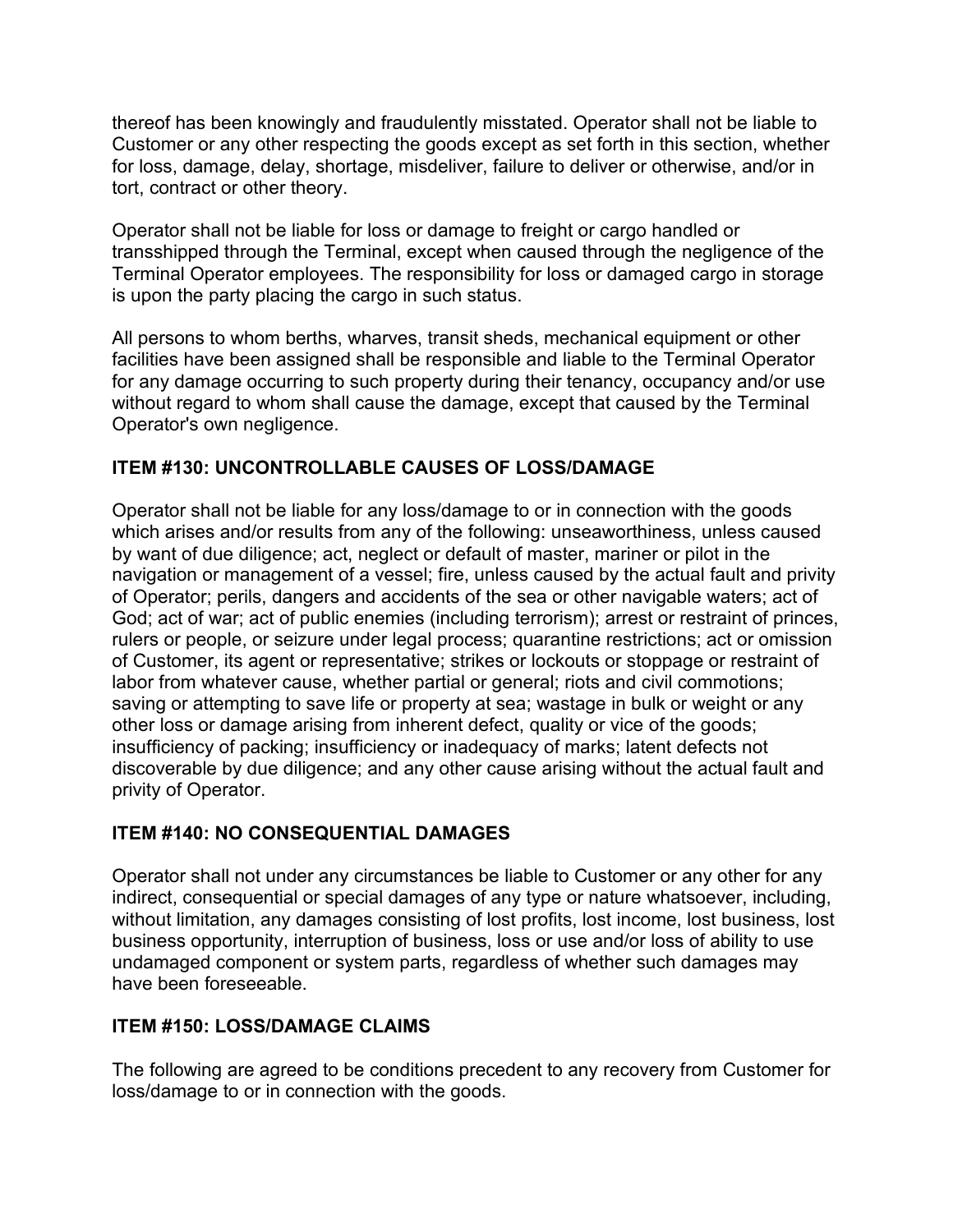A. There shall be no right to recover until all amounts due Operator have been paid in full.

B. The goods must be carefully inspected by Customer immediately upon completion of terminal services and delivery from Operator, and any loss/damage evident at such time must be identified to Operator in writing and with particularity.

C. Unless written notice of loss/damage and the general nature thereof is given to Operator upon completion of terminal services and delivery of the goods from Operator, or within three (3) days thereafter if the loss/damage is not apparent at such time, delivery of goods from Operator shall be prima facie evidence of delivery from Operator in good order, count and condition.

D. In the event of goods which have been delayed, lost or otherwise not delivered by Operator as contemplated, Operator must be given written notice of such delay, loss or non-delivery within fifteen (15) days from the date upon which the goods should have been so delivered.

E. Operator shall have a reasonable opportunity to inspect the goods, including their packing, packaging, etc., in the same condition as upon completion of terminal services and before any repair, alteration or destruction. In any event, Operator shall be forever discharged from liability for any loss/damage to or in connection with the goods unless suit is filed in the forum identified below, within one (1) year after the date of delivery from Operator or the date on which the goods should have been so delivered.

#### **ITEM #160: DUTY TO ACCEPT GOODS**

Customer shall be responsible for accepting the goods, or having the goods accepted, from Operator upon completion of services and any inspection thereof requested by Operator, even if such goods are claimed to have suffered loss/damage. Customer shall not abandon any goods at the terminal facility or otherwise with Operator for any purpose or under any circumstances whatsoever.

#### **ITEM #170: REFUSED/ABANDONED GOODS**

Operator reserves the right to hold, lien, store, warehouse, sell (publicly or privately) and/or dispose of any goods which are abandoned and/or refused by Customer or any shippers, carriers, consignees, etc., after due notice has been sent to relevant persons known to Operator and time for pick-up has passed, without further notice, at Operator's discretion and Customer's sole risk and expense.

#### **ITEM #180: ASSUMPTION OF RISK AND INDEMNITY**

Customer specifically understands, acknowledges and agrees that any and all providing of access to and/or use of the terminal facility and/or terminal services of Operator by or on behalf of Customer shall be at Customer's sole risk and expense. Aside from loss/damage to the goods themselves, as addressed above, and elsewhere herein,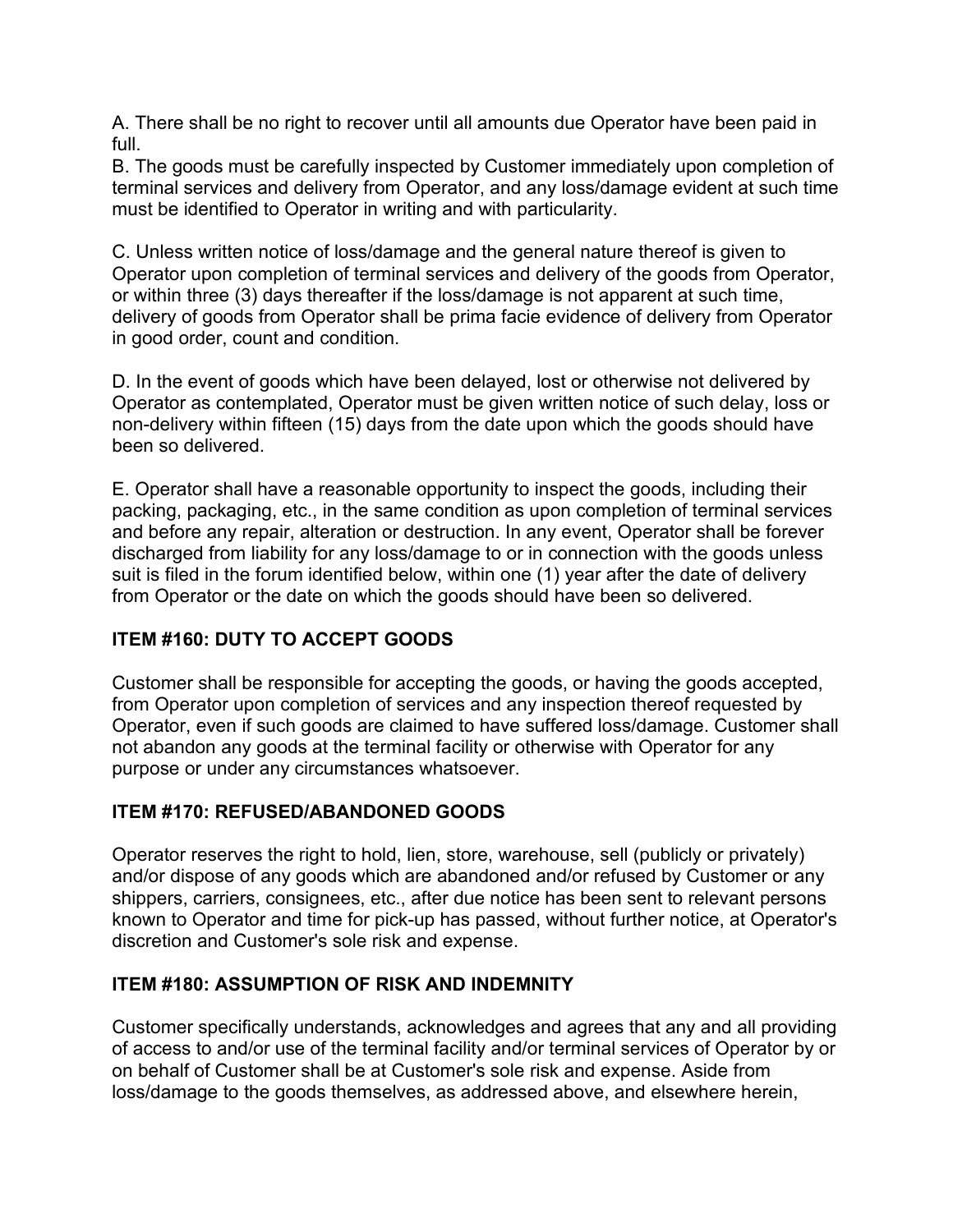Customer assumes sole responsibility for, and agrees to indemnify and hold Operator harmless from and against (including legal fees and costs), all other loss, damage, expense, claim, liability, suit, fine and/or penalty of any type or nature whatsoever which in any way arises out of and/or relates to any providing of, access to and/or use of the terminal facility and/or terminal services of Operator by or on behalf of Customer, including, without limitation, those respecting any loss/damage to the property of Operator, Customer or any other as well as those respecting the personal injury, illness and/or death claims of any person, including without limitation of any agent, employee, representative, guest, invitee, vendor and/or subcontractor of Operator, Customer or any other, howsoever caused and even if resulting in whole or part from the negligence (active or passive) or other legal fault of Operator. In furtherance of the foregoing, Customer shall waive any immunity from suit, exclusivity of remedy and limitation upon liability which would have otherwise been afforded pursuant to any worker's compensation act or similar law.

#### **ITEM 190: SCHEDULE AVAILABILITY**

This schedule, rules and tariffs are available for public inspection at www.ayacol.com and the Operators offices at the Fairland Building, Port of San Juan. Hard copies of such are available for \$50.00.

#### **ITEM 200: FREE TIME PERIODS**

a. The free-time period for incoming cargo will commence at the midnight after the vessel from which it has been landed finished unloading, or vacates her berth, whichever happens first, and the free time for outgoing cargo will commence on the first midnight after the merchandise is placed on the pier or pier premises, regardless of the initial cargo booking or export vessel.

b. Cargo remaining in the transit area of the Terminal wharf: wharf premises, pier or bulkhead structure after the close of its free time period shall, at the option of the Terminal, be placed in public storage at the risk and expense of the goods or assessed demurrage rates.

c. Shipments of one commodity or one consignee, imported as well as exported, in excess of 3,000 tons and up to 4,999 short tons, a free-time period of six (6) working days, in excess of 5,000 short tons of the same commodity or for the same shipper, a free-time period subject to prior arrangement with receiver.

d. Cargo in containers held in the pier (transit area) and/or the Operator's holding area originally manifested for transshipment to other destinations without change in form or content, including both loaded and empty containers, a free-time period often (10) working days. Cargo that exceeds this period and up to fifteen (15) working days will be charged an additional wharfage fee. Cargo remaining in the pier (transit area) in excess of fifteen (15) working days will pay demurrage according to the tariff in effect and will pay in addition outgoing wharf age for transshipment, if remarked.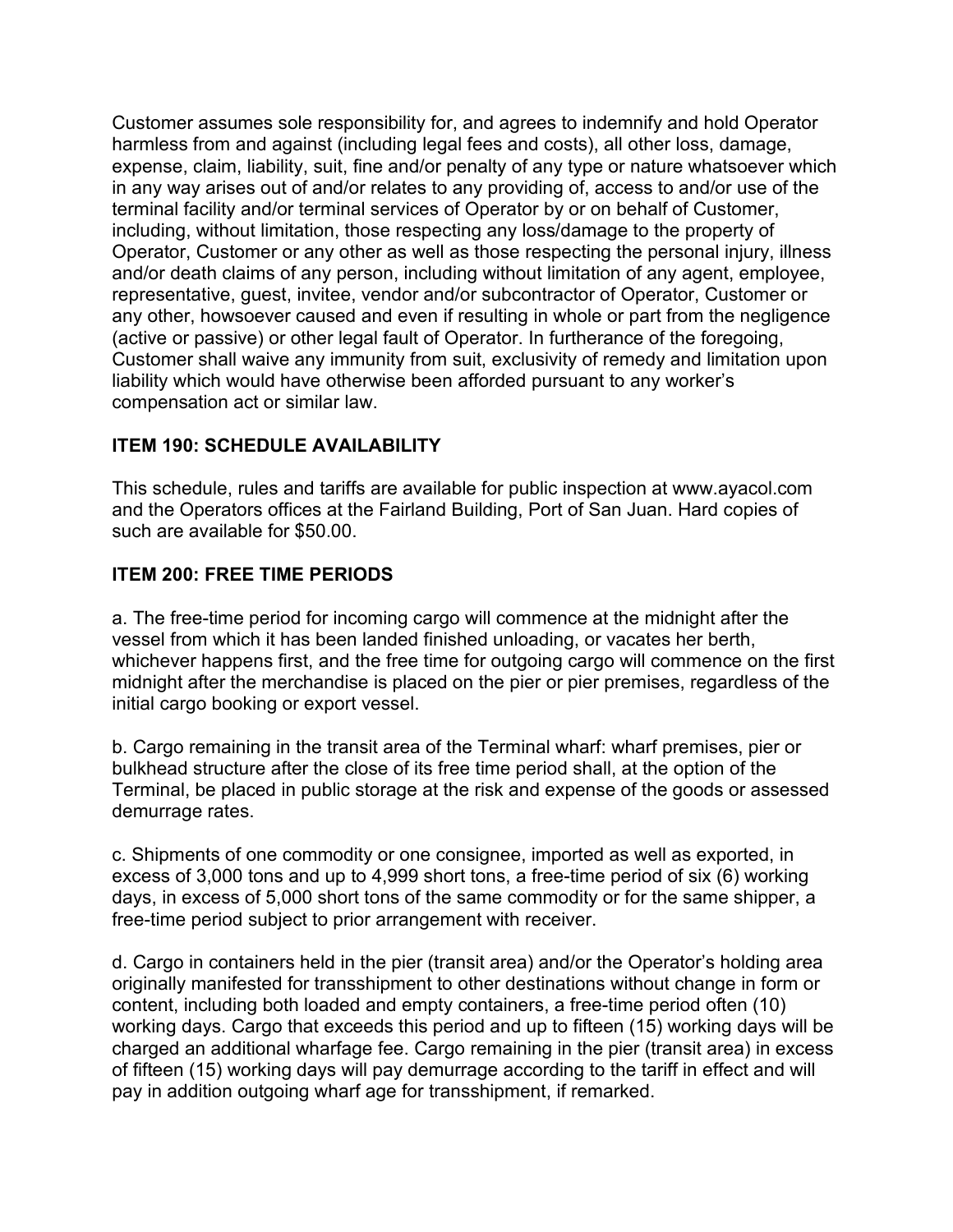#### **ITEM 210: RIGHTS RESERVED TO THE OPERATOR**

a. The Operator reserves the right to enter and inspect any vessel in berth at its Terminal to ascertain the kind and quantity of merchandise or cargo thereon and no person or persons shall hinder, molest or refuse entrance upon such vessel for this purpose specified.

b. In addition to any other rights recognized by law, the right is reserved by the Operator to withhold delivery of any goods, on which terminal charges published in this tariff are due and payable, until such time as these charges is paid in full.

c. The Operator reserves the right to deny to anyone the use of the terminal until all past due accounts are paid.

d. The Operator reserves the right to move abandoned cargo and dispose of such cargo 30 days after notice as well as remove freight or other material which in its judgement is likely to damage other property, to another location, at the risk and expense of the owner.

#### **ITEM 220: OPERATING HOURS**

The terminal will be open from 0700 hours to 1200 hours, and from 1300 hours to 1600 hours Monday through Friday, excluding Holidays.

#### **ITEM #230: LAW, VENUE AND LEGAL FEES**

This Schedule shall be governed by the general maritime law of the United States, or in the event no United States general maritime rule of law applies in accordance with the laws of the Puerto Rico. Any dispute arising out of or in any way relating to this Schedule must be brought in a court with appropriate subject matter jurisdiction located nearest to the terminal facility. Should Operator prevail, it will be entitled to recover attorneys' fees and costs.

#### **ITEM 240: DEMURRAGE CHARGES / SERVICE CHARGES**

- 1. For each of the first five calendar days or fraction thereof, after 7 days free time:
	- a. \$0.16 PER CWT (100 pounds or fraction thereof)
	- b. \$0.04 PER CUBIC FT. (or fraction thereof)

2. For each calendar day or fraction thereof, after the first five days of paying the demurrage penalty:

a. \$0.08 PER CWT (100 pounds or fraction thereof)

b. \$0.05 PER CUBIC FT. (or fraction thereof)

3. Vehicles, for each of the five calendar days or fraction thereof, after the free time: \$0.015 PER CUBIC FT.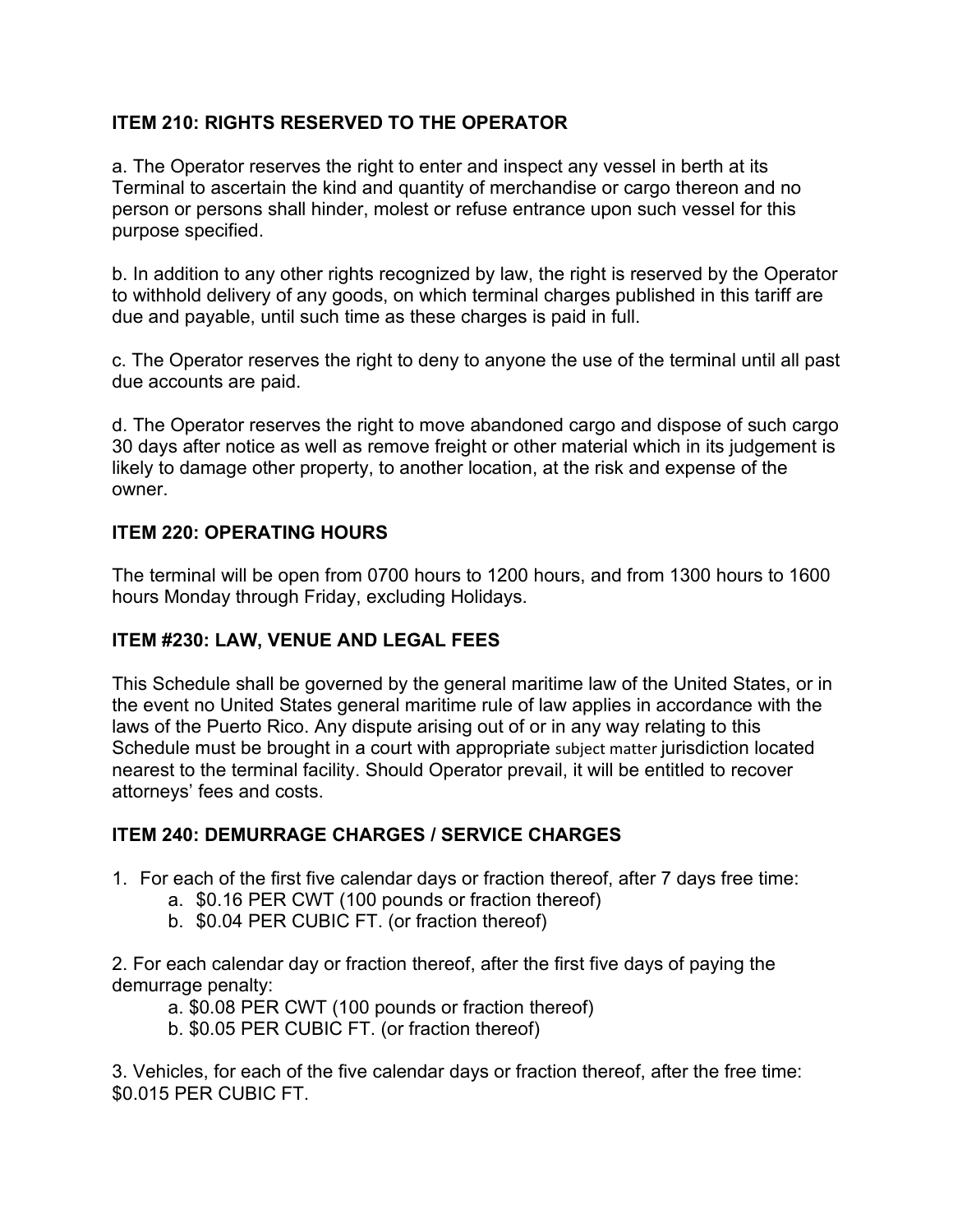4. Vehicles for each calendar day or fraction thereof, after the first five days of paying the demurrage: \$0.0225 PER CUBIC FT.

#### 5. IMPORT CONTAINERS:

a. Containers for each calendar day or fraction thereof, the first Five days of paying the demurrage, after the free time: \$35.00 per container per day.

b. Containers for each calendar day or fraction thereof, next Five days, after the first Five days of paying the demurrage: \$50.00 per container per day.

c. Containers for each calendar day or fraction thereof, next Five days, after the first Ten days of paying the demurrage: \$75.00 per container per day

d. Containers for each calendar day or fraction thereof, over Fifteen days of paying the demurrage: \$100.00 per container per day

e. Containers with Dangerous Cargo, for each of the five calendar days or fraction thereof, after the free time: \$45.00 per container per day.

f. Containers with Dangerous Cargo, after the first Five days of paying demurrage: \$100.00 per container per day.

g. Containers with Certain Dangerous Cargo, for each of the five calendar days or fraction thereof, after the free time: \$65.00 per container per day.

h. Containers with Certain Dangerous Cargo, after the first Five days of paying demurrage: \$150.00 per container per day.

#### EXPORT CONTAINERS:

The Operator may establish limits on the number of days an export container may be delivered to and accepted by the terminal ahead of the scheduled arrival of the vessel on which the container is to be loaded. Different times may apply depending on the conditions of the terminal. The limit(s) may change from time to time based on available space on the terminal.

- a. Containers for each calendar day or fraction thereof, after the Seventh day in the terminal will pay demurrage: \$50.00 per container per day
- b. Containers for each calendar day or fraction thereof, after the Twelfth day in the terminal will pay demurrage: \$75.00 per container per day
- c. Containers for each calendar day or fraction thereof, after the Seventeenth day in the terminal will pay demurrage: \$100.00 per container per day

7. Rolling of Export Loads: \$75.00 per container

8. Vehicles, for each of the five calendar days or fraction thereof, after the free time: \$0.015 PER CUBIT FT.

9. Vehicles for each calendar day or fraction thereof, after the first five days of paying the demurrage: \$0.0225 PER CUBIT FT.

10. CHASSIS RENTAL CHARGES:

a. First five (5) calendar days: \$15.00 per chassis per day.

b. After the fifth calendar day: \$25.00 per chassis per day.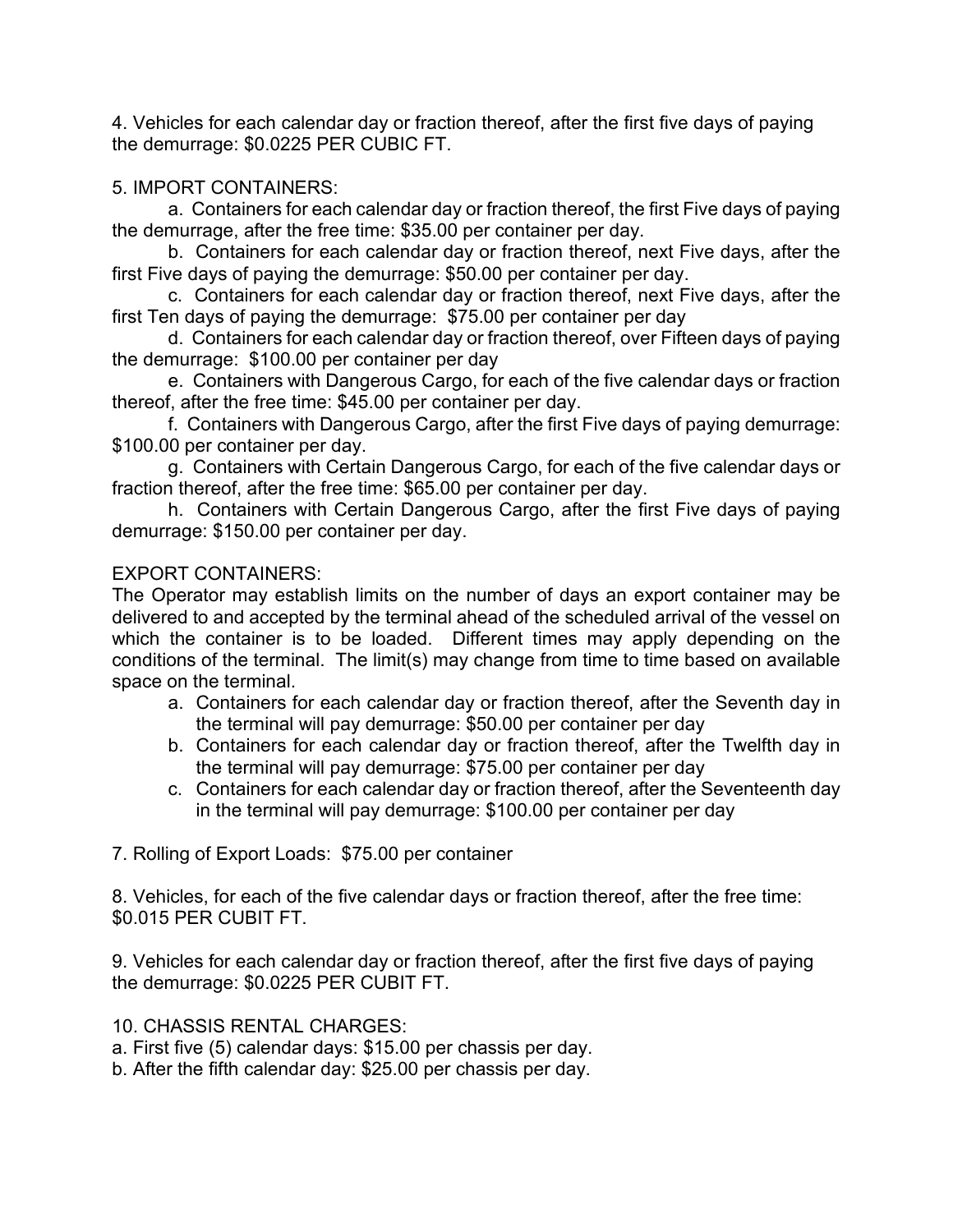11. TERMINAL FEES:

- a. Terminal Maintenance Fee: \$25.00 per full unit.
- b. Terminal Security Fee: \$20.00 per full unit.
- c. Systems Fee: \$2.50 per full unit.

#### 12. REFRIGERATED CONTAINER FEES:

a. Monitoring and energizing reefers after free time has expired:

- I. First five (5) calendar days: \$75.00 per container per day.
- II. After fifth calendar day: \$90.00 per container per day.

#### 13. CONTROL OF ARRIVING AND DEPARTING EQUIPMENT:

a. Gate charge for containers not covered by stevedoring and terminal contracts with ocean carriers, each time and Interchange Receipt is opened (leaving or arriving) and closed: \$75.00 per gate move.

#### 14. STORAGE OF EMPTY CONTAINERS:

Equipment over 15 calendar, the following dwell time charges will be assessed. a. For 20' Containers: \$6.00 per container per day.

b. For 40' Containers: \$12.00 per container per day.

15. INSPECTIONS:

Inspections of Containers performed at the Terminal: \$125.00

#### 16. STRIPPING AND STUFFING:

Stripping and Stuffing of Containers are subject to quote depending on work to be performed, equipment and labor.

Stripping and Stuffing, discharge or loading of cargo, boxes, machinery, boats that are out of gage, over high, over width, and/or require special handling from flat rack, platforms, low bed and/or cradle subject to quote depending on cargo Value, risk, equipment to be used and labor.

Rubbish, dunnage, lumber, air bags, wires, metal straps, and/or any other securing devices, protection materials and or waters generated from the stripping and/or stuffing activities will be for the account of cargo. Boat Cradles will have to be removed from the terminal after boats are removed. Removal of cradle by Terminal Operator is subject to \$900.00 USD disposal charge per cradle.

#### 17. TERMINAL OVERTIME:

To keep the terminal, open as per request from a third party or customer, after office hours or on Saturdays, Sundays or Holidays for vessels operations or any other services, an additional terminal charge per hour will be made.

a. After 4-6 P.M. Monday / Friday \$1,000.00 USD per hour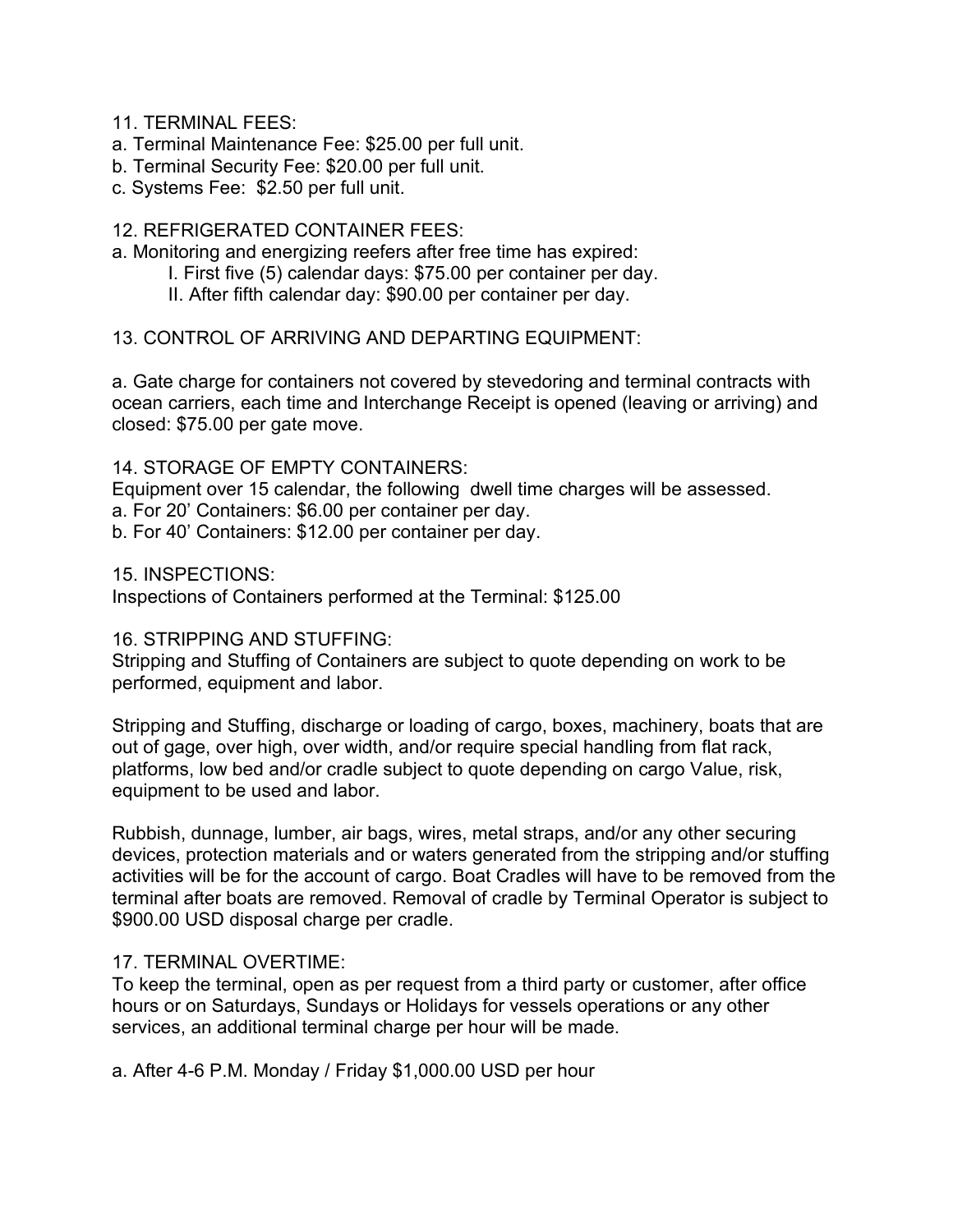b. Saturdays and Holidays, and other hours there is a 4-hour minimum as per labor union agreements. \$4,000.00 USD for the first 4 hours, extra hours \$1,000.00 USD per hour.

c. Meal Hours worked during overtime operations are double the prevailing rate. Hours are 0600-0700; 1200- 1300; 1800-1900; 0000-0100.

18. OFF HIRE EQUIPMENT, SHIPPER OWNED TANK AND SHIPPER OWNED EQUIPMENT:

Off hire and sold containers and shipper owned units will be subject to the charges as stipulated below.

- a. Gate transactions per move (IN-OUT) \$75.00 per unit / move (Per Item 240 Section 16)
- b. Discharge or loading from/to chassis or place of rest \$40.00 per unit / move
- c. Free time within Terminal's facilities will be 7 calendar days from proof of sale or Off Hire date.
- d. Storage of sold, off hire empty containers as per Terminal Tariff for the account of owner (Per Item 240 Section 17).
- e. Container Inspections when needed per Terminal Tariff (Per Item 240 Section 18).
- f. Segregation charge \$75.00 per unit.
- 19. STEVEDORING CHARGES: (for non-contract clients)
	- a. Lift cost (full or empty) \$250.00 per unit / move
	- b. Restow cost \$150.00 per unit / move
	- c. Transshipment cost \$175.00 per unit / move
	- d. Detention/Idle/Guarantee cost \$2500.00 per hour /per gang (prorated)
	- e. Overtime differential cost \$800 per hour / per gang

20. FUEL RECOVERY SURCHARGE:

a. Fuel recovery surcharge to be amended as required based upon the prevailing price of the Weekly US On-Highway Diesel Fuel Price.

b. \$10.50 per full unit.

#### 21. ALL SERVICES BILLED FOR:

When services are performed for which, no specific charges are provided in this Tariff, billing shall be rendered as follows;

- a. Material and mechanical equipment actual cost plus 15%
- b. Labor Rate wage rates and minimum guarantees as per current Collective Bargaining Agreement plus Welfare, Pension, Vacation and Holidays, plus 25%; plus, Insurance and Taxes

#### 22. HEAVY LIFTS:

Charges will be determined by the equipment and labor required to handle heavy lifts. Rates and services shall be quoted on request.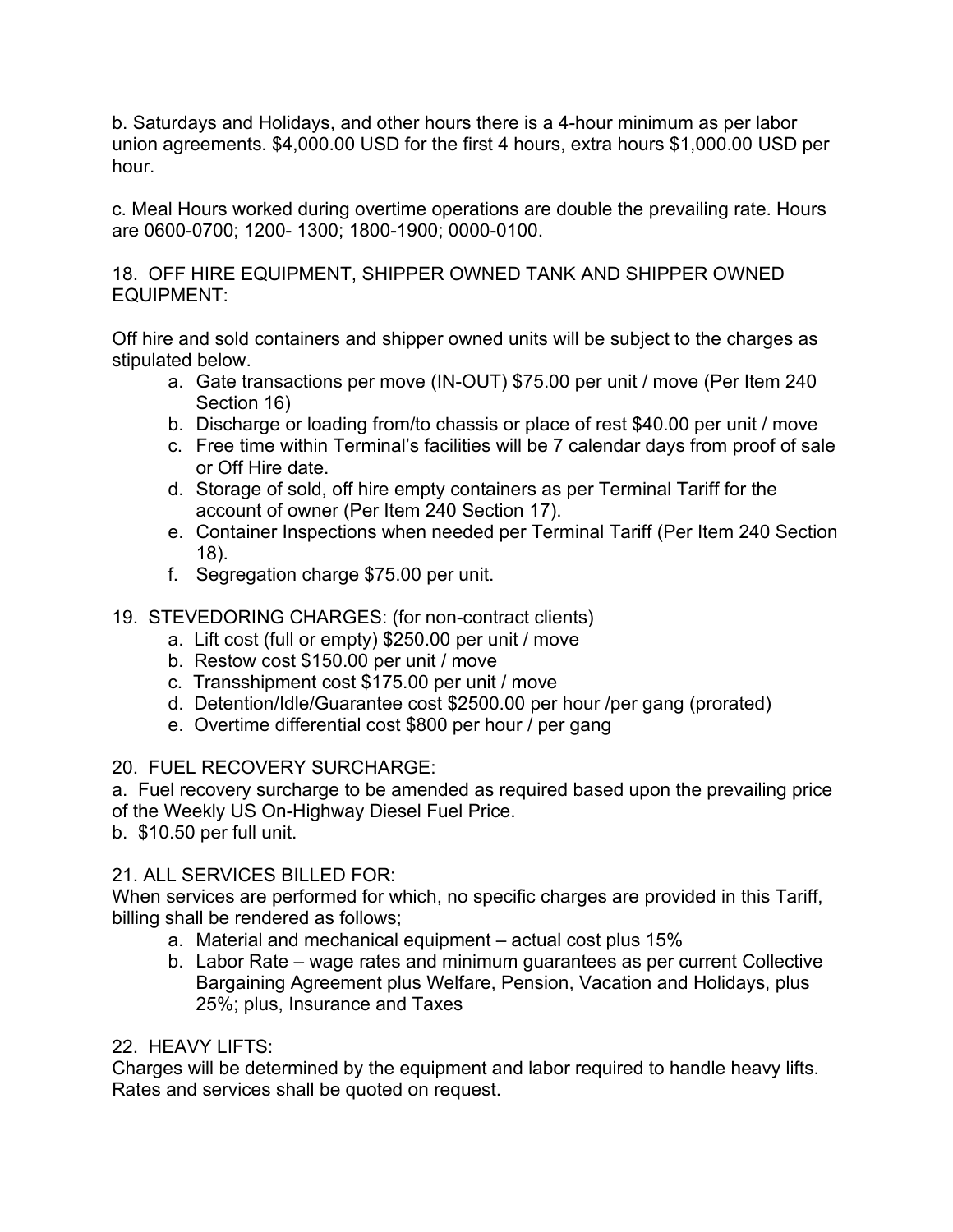#### 23. WORK STOPPAGE:

The Operator is not responsible for any consequences or claims arising from any stoppage of work or delays occasioned by strike or any other cause beyond the control of the Operator.

#### 24. EXCLUSIONS:

Any commodity or time not included in this tariff may be covered by special arrangements with shippers or consignees.

#### **ITEM 250: STORM PROTECTION AND RECOVERY**

In the event of the receipt by Operator of advance warnings of natural disaster events, such as (but not limited to) hurricanes, tropical storms, earthquakes, etc. are expected to pass over or near the Terminal, the Ocean Carrier and/or Cargo Interest of all cargo stored in the open areas are required to take protective measures by removing the cargo from the Terminal as soon as possible. Should the Ocean Carrier and/or Cargo Interest fail to remove said cargo or otherwise provide the necessary storm protection, and if the Operator is so directed by the Port and/or the United States Coast Guard or the Operator determines in its sole discretion to do so, the Operator will endeavor to use commercially reasonable efforts to protect such cargo against storm/natural disaster damage with the understanding that such efforts will be subject to time constraints, physical or weather conditions, and available materials or equipment, all of its actions completely without liability to the Operator and furthermore the Operator shall be entitled to recover any and all costs associated with these storm protection services against the cargo and/or its Owners or Ocean Carriers. In the event of a natural disaster occurrence, the Operator will exercise commercially reasonable efforts to open the terminal as early as reasonably as prudent, and provided the Operator is satisfied that the working environment is reasonably safe for employees and customers. The Operator will endeavor to exercise commercially reasonable efforts to protect cargo from any further possible damage with the understanding that such efforts will be subject to time constraints, physical or weather conditions, and available materials or equipment, all of its actions completely without liability to the Operator and furthermore the Operator shall be entitled to recover any and all costs associated with these storm recovery services against the cargo and/or its Owners or Ocean Carriers. All costs associated with these storm protection and recovery services against the cargo and/or its Owners or Ocean Carriers based on the below schedule.

Cost for Preparation / Recovery of Containers from Natural Disasters

- A. Revenue Producing Containers (per container) \$100.00
- B. Non-Revenue Producing Containers (per container) \$50.00
- C. Automobile \$50.00 per automobile
- D. Trucks \$50.00 per truck
- E. Buses \$50.00 per bus
- F. Boats (on Trailer) \$75.00 per boat on Trailer
- G. Camper Trailers (Hitch Able) \$75.00 per camper trailer